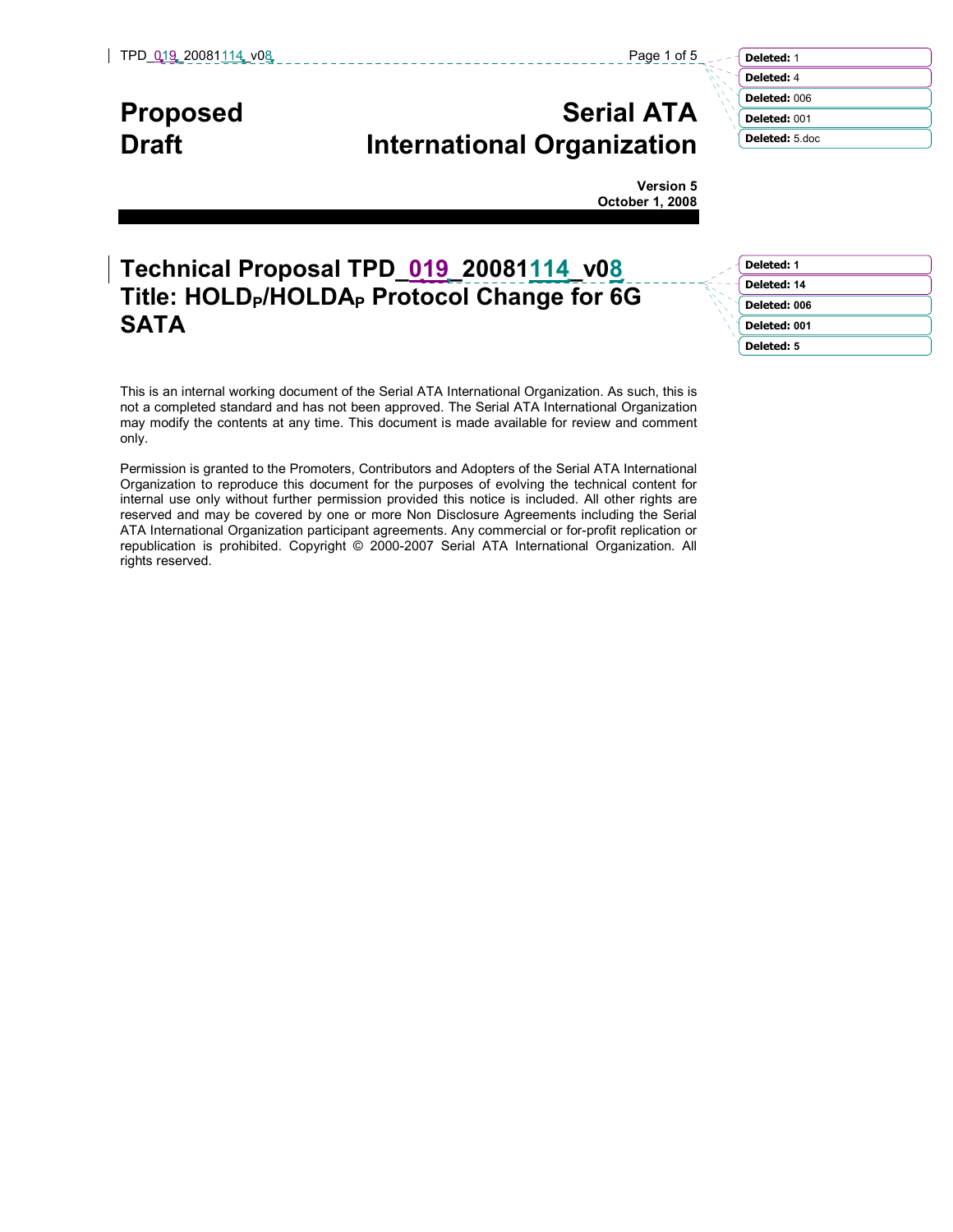| Deleted: 1   |
|--------------|
| Deleted: 4   |
| Deleted: 006 |
| Deleted: 001 |
| Deleted: 5   |
| Deleted: doc |

This Draft Specification is NOT the final version of the Specification and is subject to change without notice. A modified, final version of this Specification ("Final Specification") when approved by the Promoters will be made available for download at this Web Site: http://www.serialata.org.

THIS DRAFT SPECIFICATION IS PROVIDED "AS IS" WITH NO WARRANTIES WHATSOEVER, INCLUDING ANY WARRANTY OF MERCHANTABILITY, NON-INFRINGEMENT, FITNESS FOR ANY PARTICULAR PURPOSE OR ANY WARRANTY OTHERWISE ARISING OUT OF ANY PROPOSAL, SPECIFICATION, OR SAMPLE. Except for the right to download for internal review, no license, express or implied, by estopple or otherwise, to any intellectual property rights is granted or intended hereunder.

THE PROMOTERS DISCLAIM ALL LIABILITY, INCLUDING LIABILITY FOR INFRINGEMENT OF ANY PROPRIETARY RIGHTS, RELATING TO USE OF INFORMATION IN THIS DRAFT SPECIFICATION. THE PROMOTERS DO NOT WARRANT OR REPRESENT THAT SUCH USE WILL NOT INFRINGE SUCH RIGHTS.

THIS DOCUMENT IS AN INTERMEDIATE DRAFT FOR COMMENT ONLY AND IS SUBJECT TO CHANGE WITHOUT NOTICE.

\* Other brands and names are the property of their respective owners.

Copyright © 2005-2007 Serial ATA International Organization. All rights reserved.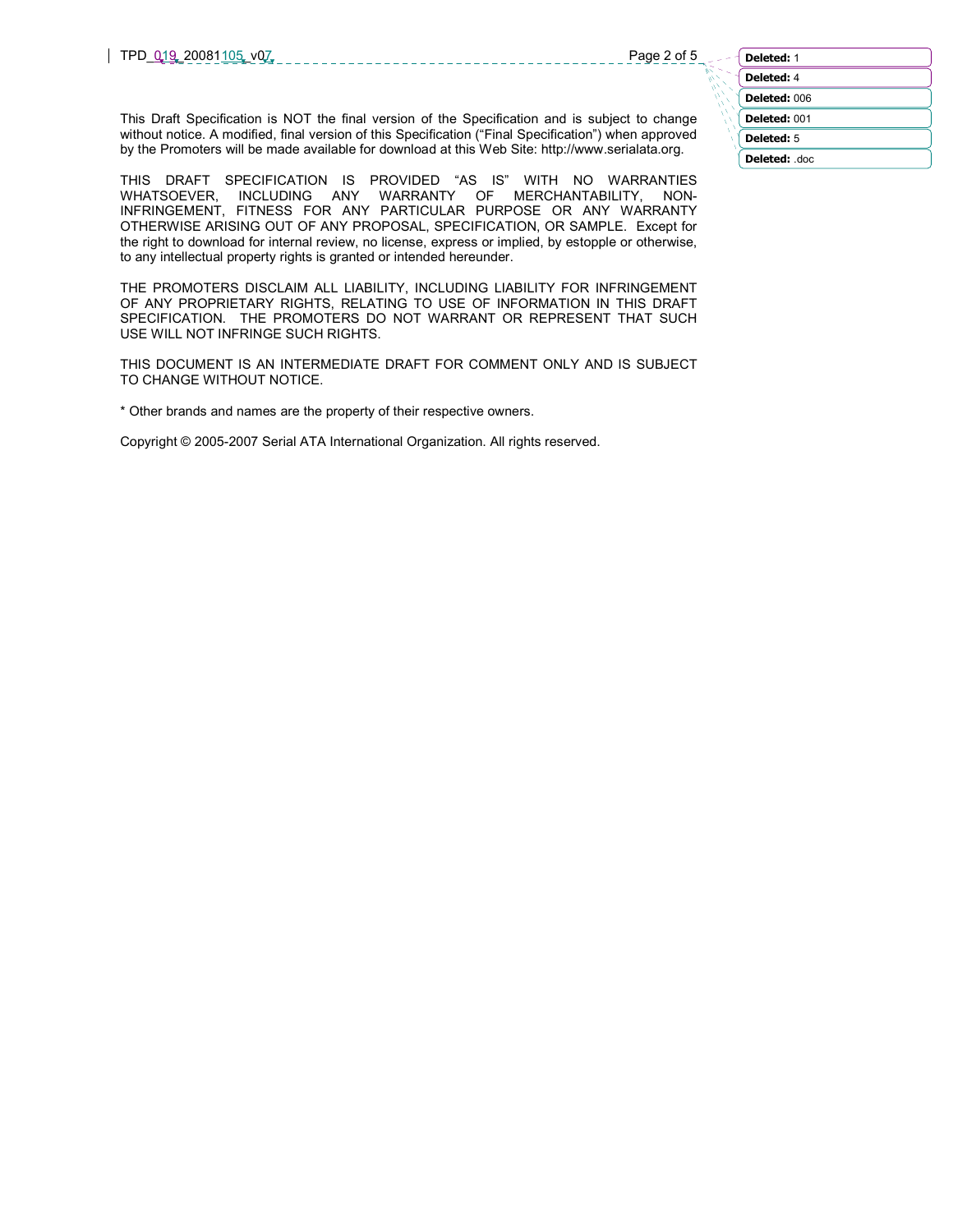**ANTIFICATION** 

## Author Information

| <b>Author Name</b> | Company                | <b>Email address</b>    |
|--------------------|------------------------|-------------------------|
| Joseph Chen        | Samsung                | joseph.chen@samsung.com |
| Mladen Luksic      | <b>Western Digital</b> | mladen.luksic@wdc.com   |

| Deleted: 1   |
|--------------|
| Deleted: 4   |
| Deleted: 006 |
| Deleted: 001 |
| Deleted: 5   |
| Deleted: doc |

# Workgroup Chair Information

| Workgroup (Phy, Digital,<br>etc | <b>Chairperson Name</b> | <b>Email address</b>  |
|---------------------------------|-------------------------|-----------------------|
| Diaital                         | Mladen Luksic           | mladen.luksic@wdc.com |

## Document History

| Version | <b>Date</b> | <b>Comments</b>                                                                                                                                                                     |
|---------|-------------|-------------------------------------------------------------------------------------------------------------------------------------------------------------------------------------|
|         | 6/30/2008   | Initial presentation of the issue                                                                                                                                                   |
|         | 7/7/2008    | Propagation delay table                                                                                                                                                             |
|         | 7/14/2008   | Proposed text change                                                                                                                                                                |
| 3       | 10/1/2007   | Discussion, no changes                                                                                                                                                              |
|         | 9/30/2008   | Removed text "additional data" from the proposed text change                                                                                                                        |
| 5       | 10/2/2008   | In the proposal format                                                                                                                                                              |
|         | 10/23/2008  | <b>Editorial text change</b>                                                                                                                                                        |
|         | 11/05/2008  | Only uses "Dword" in the text; changes in Table 1to include any fraction<br>of Dword; editorial changes; added the remainder of the text in section<br>9.4.7 from the Revision 2.6. |
|         | 11/14/2008  | Removed "primitive" after HOLD <sub>P</sub> and HOLD <sub>P</sub> .                                                                                                                 |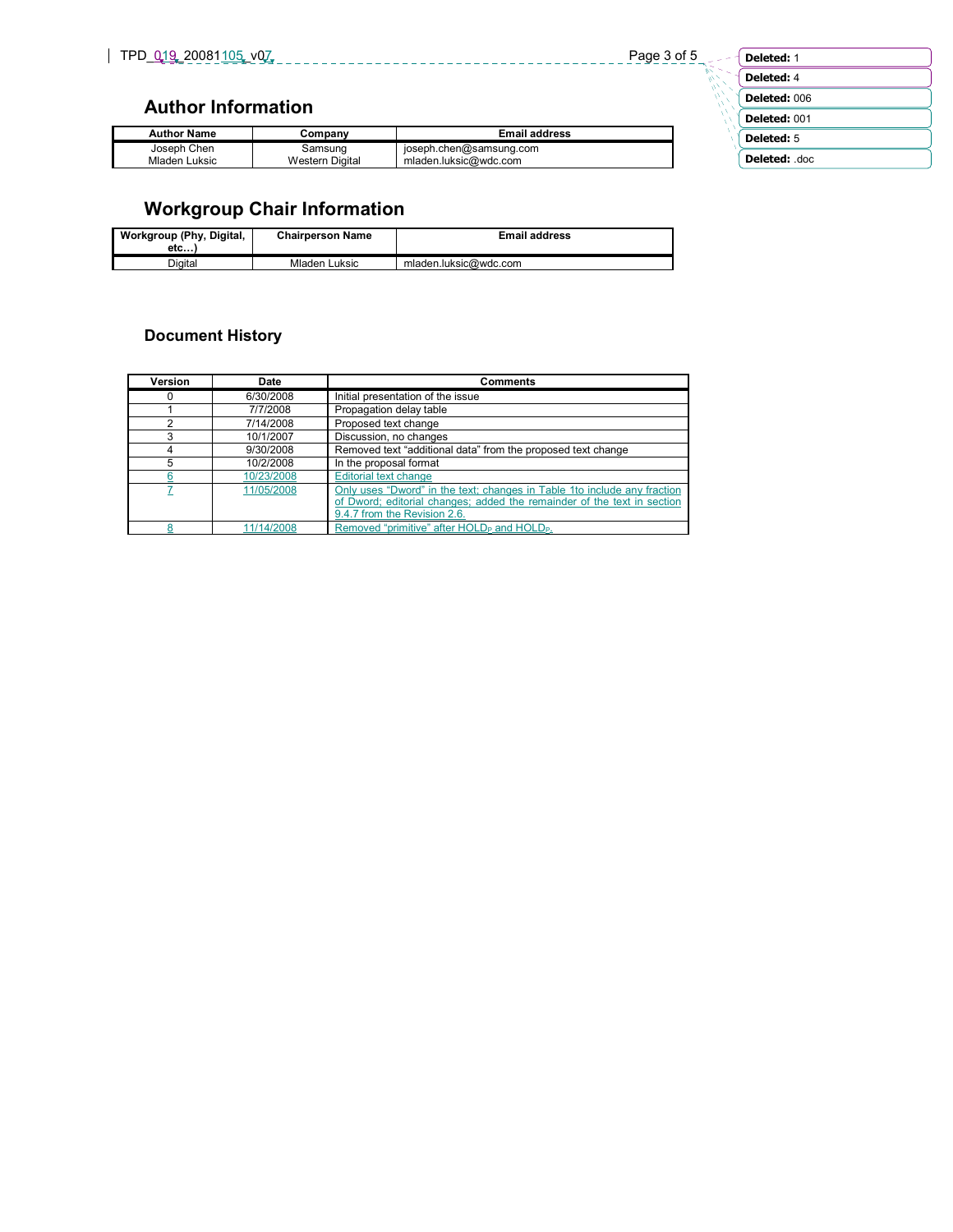## Deleted: 1 Deleted: 4 Deleted: 006 Deleted: 001 Deleted: 5 Deleted: .doc

### 1. Introduction

With the introduction of 6G SATA, it becomes necessary to account in the flow control for latencies that are caused by delays due to the propagation of signals through the cable. Assuming a 5 nsec/m propagation delay, a round trip DWord propagation delay for a given transfer speed relative to the length of the cable is given in Table 1.

### Table 1:

| $5 \text{ ns/m}$ | 1 $m$ (5 ns one way) |       | $2m(10 \text{ ns}$ one way) |       |
|------------------|----------------------|-------|-----------------------------|-------|
|                  | One way              | Round | One way                     | Round |
| Gen1 (26.6 ns)   | 0.188(0)             |       | 0.376(1)                    |       |
| Gen2 (13.3 ns)   | 0.375(0)             |       | 0.75                        |       |
| Gen3 (6.7 ns)    | 0.75                 |       | (2)<br>$1.5^{\circ}$        | '4'   |

The 1m cable length is characteristic of the SATA "i" mode. The 2m cable length is characteristic of the SATA "m" mode. The SATA-IO has already specified Gen3i mode (6G SATA "i" mode), and is in the process of defining the Gen3m mode (6G SATA "m" mode). For this reason, it is proposed here to modify the text that describes the required HOLD<sub>P</sub>/HOLDA<sub>P</sub> behavior as stated in section 1.1.

### 1.1 Proposed change

The following changes shall be included in the Section 9.4.7 Flow control Signaling Latency in the Serial ATA Revision 2.6 specification document

There is a finite pipeline latency in a round-trip handshake across the Serial ATA interface. In order to avoid buffer overflow in flow control situations, the maximum tolerable latency from when a receiver sends, a HOLDP, until it receives the HOLDAP, from the transmitter is specified. This allows the high-water mark to be set in the receive FIFO so as to avoid buffer overflow while avoiding excessive buffering/FIFO space.

In the case where the receiver wants to flow control the incoming traffic, it transmits  $HOLD<sub>B</sub>$  on the back channel. Some number of received DWords later,  $HOLDA<sub>B</sub>$  is received. The larger the latency between transmitting  $HOLD<sub>P</sub>$  until receiving  $HOLD<sub>P</sub>$ , the larger the receive FIFO needs to be. Within a single  $HOLD_{P}$ /  $HOLD_{P}$  sequence, there shall be a maximum allowed latency from the time the MSB of the initial HOLD<sub>P</sub> is on the wire, until the MSB of the initial HOLDA<sub>P</sub> is on the wire. The LSB is transmitted first.

When operating at Gen1 and Gen2 transfer speeds, a receiver shall be able to accommodate reception of 20 DWords after the time it transmits HOLD<sub>P</sub> to the transmitter, and the transmitter shall respond with HOLDA<sub>P</sub> in response to receiving HOLD<sub>P</sub> within 20 DWords. The 20 DWord  $latency$  is not applicable to any subsequent transmissions of  $HOLD<sub>P</sub>$  within the same sequence. Upon each new instantiation of a HOLD $_{P}$ / HOLD $A_{P}$  sequence, the receiver and transmitter operating at Gen1 or Gen2 transfer speeds shall meet the 20 DWord latency specification.

When operating at Gen3 transfer speed, a receiver shall be able to accommodate reception of 24 DWords after the time it transmits  $HOLD<sub>P</sub>$  to the transmitter, and the transmitter shall respond with HOLDA<sub>P</sub> in response to receiving HOLD<sub>P</sub> within 20 DWords. This DWord latency is not applicable to any subsequent transmissions of  $HOLD<sub>P</sub>$  within the same sequence. Upon each new instantiation of a HOLD<sub>P</sub>/HOLDA<sub>P</sub> sequence, the receiver and transmitter operating at Gen3 transfer speed shall meet this DWord latency specification."

| <b>Deleted: 0</b> |
|-------------------|
| Deleted: 0        |
| Deleted: 1        |

|                              | Deleted: second paragraph of                                                                                                                                                                                                                                                                                                                                                                                                                                                                                                                                                                                                                                                                        |
|------------------------------|-----------------------------------------------------------------------------------------------------------------------------------------------------------------------------------------------------------------------------------------------------------------------------------------------------------------------------------------------------------------------------------------------------------------------------------------------------------------------------------------------------------------------------------------------------------------------------------------------------------------------------------------------------------------------------------------------------|
|                              | <b>Deleted: issues</b>                                                                                                                                                                                                                                                                                                                                                                                                                                                                                                                                                                                                                                                                              |
|                              | Deleted: signal                                                                                                                                                                                                                                                                                                                                                                                                                                                                                                                                                                                                                                                                                     |
|                              | <b>Deleted:</b> signal                                                                                                                                                                                                                                                                                                                                                                                                                                                                                                                                                                                                                                                                              |
|                              | Deleted: "                                                                                                                                                                                                                                                                                                                                                                                                                                                                                                                                                                                                                                                                                          |
|                              | Deleted: data                                                                                                                                                                                                                                                                                                                                                                                                                                                                                                                                                                                                                                                                                       |
|                              | <b>Deleted:</b> characters                                                                                                                                                                                                                                                                                                                                                                                                                                                                                                                                                                                                                                                                          |
|                              | Deleted: valid data ceases, and                                                                                                                                                                                                                                                                                                                                                                                                                                                                                                                                                                                                                                                                     |
|                              | <b>Deleted:</b> characters                                                                                                                                                                                                                                                                                                                                                                                                                                                                                                                                                                                                                                                                          |
|                              | Deleted: are                                                                                                                                                                                                                                                                                                                                                                                                                                                                                                                                                                                                                                                                                        |
|                              | <b>Deleted:</b> shall be no more than 20<br>DWord times.                                                                                                                                                                                                                                                                                                                                                                                                                                                                                                                                                                                                                                            |
| Ø<br>Ñ<br>$\mathcal{N}$<br>Ą | Deleted: A receiver shall be able to<br>accommodate reception of 20<br>DWords of additional data after the<br>time it transmits the HOLD <sub>p</sub> flow<br>control character to the transmitter,<br>and the transmitter shall respond with<br>a HOLDA <sub>P</sub> in response to receiving a<br>HOLD <sub>p</sub> within 20 DWord times. The<br>20 DWord latency specification is not<br>applicable to any subsequent<br>transmissions of the HOLD <sub>P</sub> flow<br>control character within the same<br>sequence. Upon each new<br>instantiation of a HOLD <sub>P</sub> /HOLDA <sub>P</sub><br>sequence, the receiver and<br>transmitter shall meet the 20 DWord<br>latency specification. |
|                              | Deleted:"                                                                                                                                                                                                                                                                                                                                                                                                                                                                                                                                                                                                                                                                                           |
|                              |                                                                                                                                                                                                                                                                                                                                                                                                                                                                                                                                                                                                                                                                                                     |